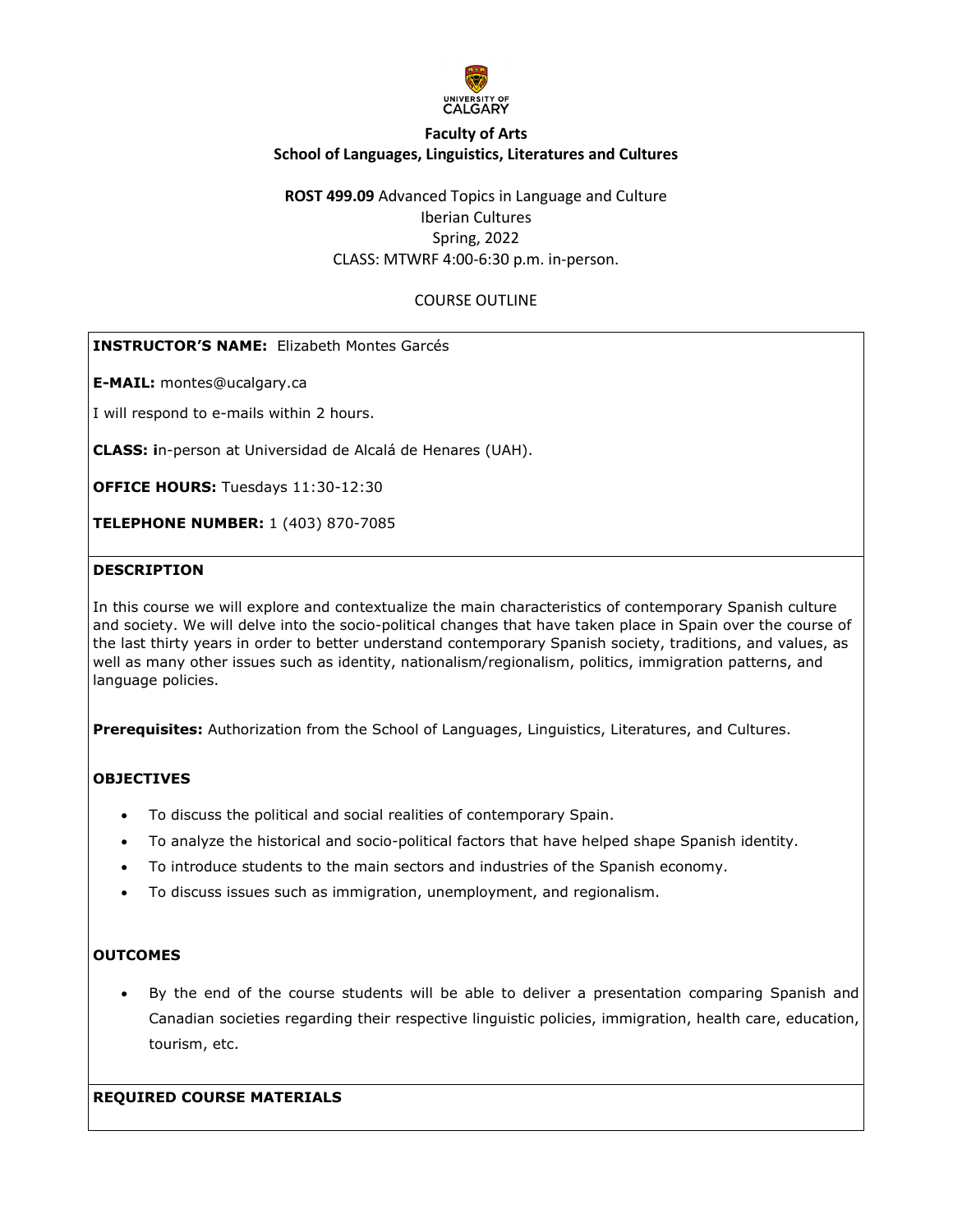

# **Faculty of Arts**

## **School of Languages, Linguistics, Literatures and Cultures**

Activities and readings posted on D2L: articles, reference texts, videos, Internet links, etc.

### **RECOMMENDED COURSE MATERIALS**

1. López Moreno, Cristina (2014), *España contemporánea*, Madrid, SGEL.

2. Del Campo, S. y Tezanos, J. F. (dirs.) (2008), *España del siglo XXI. La sociedad*, Fundación Caja Madrid, Madrid.

- 3. Fusi, Juan Pablo (1999), *Un siglo de España. La cultura*, Madrid, Marcial Pons.
- 4. Ocasar, J. L. (1998), *Literatura española contemporánea*, Madrid, Edinumen.
- 5. Quesada, S. (2004), *España. Siglo XXI*, Madrid, Edelsa.
- 6. Tamames, R. y Quesada, S. (2001), *Imágenes de España*. Madrid, Edelsa
- 7. Santos Juliá (1999), *Un siglo de España. Política y sociedad*, Madrid, Marcial Pons.

## **COURSE NOTES**

#### **Class participation:** It includes:

- **Attendance**
- Assignments based on articles or videos available on D2L.
- Asking questions and engaging in class discussions on a regular basis.
- Please see marking criteria below.

#### **Oral Presentation**

- Students will prepare and deliver a 10-15-minute in-class presentation (**May 23 & May 24**) where they will state the main ideas of the topic they have researched.
- Students will select a topic from posted by the professor on D2L. If they would like to discuss a different topic, they have to make an appointment with the professor, and get an approval.
- The criteria for evaluation will include the ability to summarize the main points of the material they have done research on, analyze it, and deliver a clear presentation.
- Students will be assessed on their knowledge of the reading material, their understanding of the topic discussed, and on how they present and support their ideas. See additional information on evaluation criteria on D2L.
- A penalty of -10 points will be in effect if the presentation is read.
- Students may use videos, power point presentations or music to illustrate their main points.
- Power Point Presentations are to be posted on Dropbox on D2L the day before or right after the presentation is deliverded. If there are technical problems, please send it to [montes@ucalgary.ca](mailto:montes@ucalgary.ca)

#### **Journal**

Students must write at least five entries into a journal they will keep during the Group Study Program. It will include their observations about their weekly experiences, everyday life in Spain, food, traditions, etc. Their comments should be posted on Dropbox on D2L according to the date. Students must write in Spanish, and each entry should be a minimum of 50 words per entry. It would be best if you made an effort to write using good Spanish, but you will not be penalized for grammatical mistakes. You will get 100 for submitting it on time, or 0 for not doing it. The deadline is 11:58 p.m.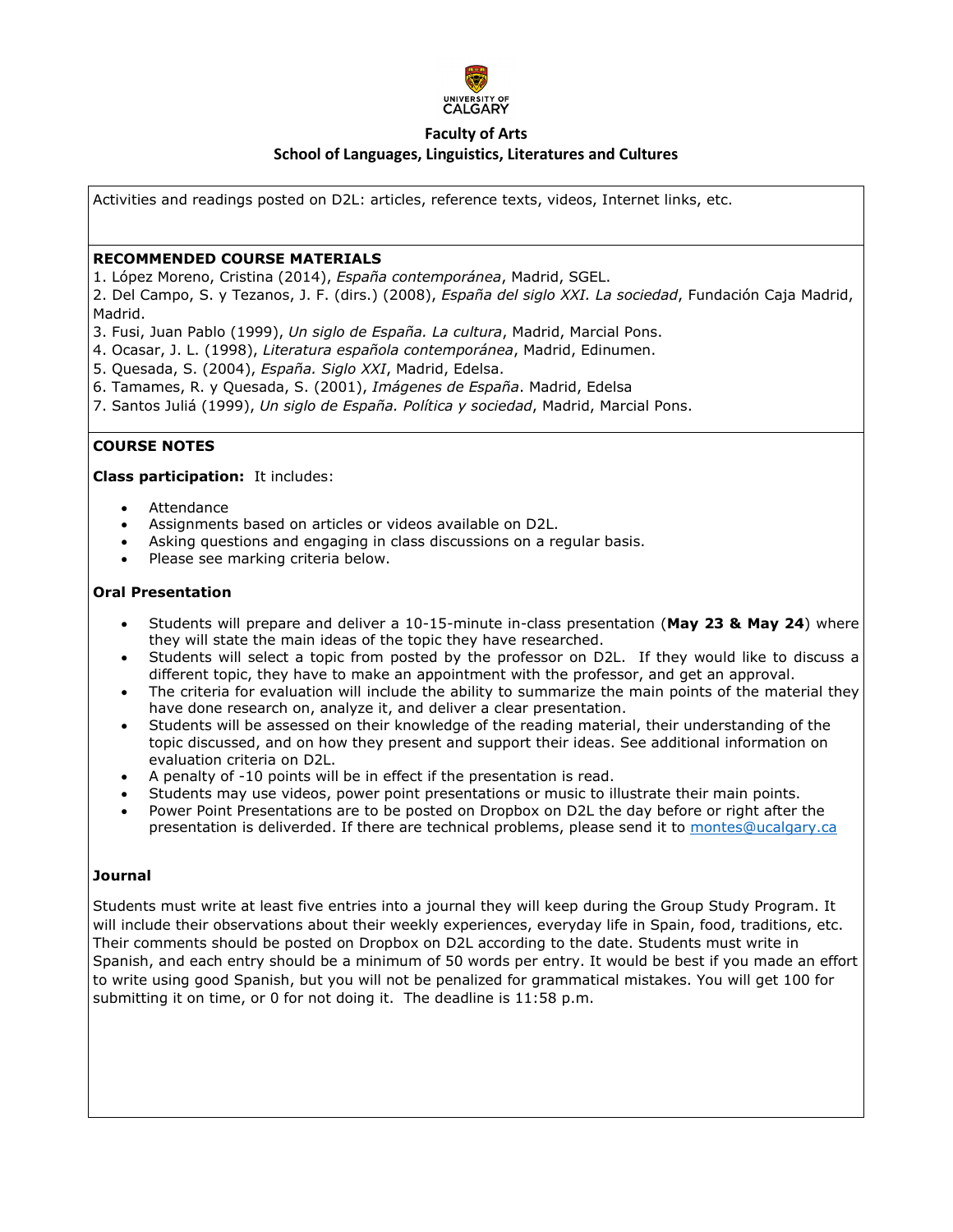

### **Assignments**

Students must write a report about the guided tours we will do during the program. You must write 100- 150 pages about a person, an activity, a building, an institution, or an event and its importance in the history of Spain. The tour report must be 100-150 words and posted in the D2L mailbox according to the deadlines.

| Informe       | Tema                    | Fecha límite |
|---------------|-------------------------|--------------|
| Informe $#1$  | Madrid, El Prado.       | 11 de mayo   |
| Informe $# 2$ | El Museo de Arqueología | 12 de mayo   |
|               | La casa de Cervantes    |              |
| Informe $# 3$ | El Museo de Cisneros    | 19 de mayo   |
| Informe $# 4$ | Granada                 | 23 de mayo   |
| Informe $# 5$ | Toledo                  | 30 de mayo   |

# **Final Exam**

There will be a final test during the semester on **May 26th** at 4:00 p.m. The test is designed to take 60 minutes, and it will be available on Quizzes on D2L. However, students must take it in the classroom at UAH. **Please bear in mind that if students take the test at a different location, they will get an F, as it will be considered a form of plagiarism.** Additional instructions on how to take exams on *D2L* will be posted under the link EXAMEN on D2L.

# **Class Etiquette**

- Classes will be taught in Spanish.
- Read the material ahead of time to be prepared for the discussion.
- Look up the words you don't understand in the dictionary.
- Watch the videos in advance according to the class calendar.
- Participate actively in group activities in class.

• During class, please only use technology for what is relevant to the class. Do not check your email or social networks during class time. It will also not be accepted that students do homework for other courses during class.

#### **Other regulations**

- The calendar and other information on this course posted on D2L (Desire to Learn) is not binding and can change according to the needs of the class.
- Class participation is a required component of the course. Policies on attendance at the University Calendar appear on the calendar [http://www.ucalgary.ca/pubs/calendar/current/e-3.html.](http://www.ucalgary.ca/pubs/calendar/current/e-3.html) If a student misses a class, she/he must discuss an alternative course of action with the instructor within one week.
- Depending on their abilities, students are expected to spend a minimum of two hours in outside preparation for each class period. Students will be encouraged to communicate consistently in the target language (Spanish) from the start of the course.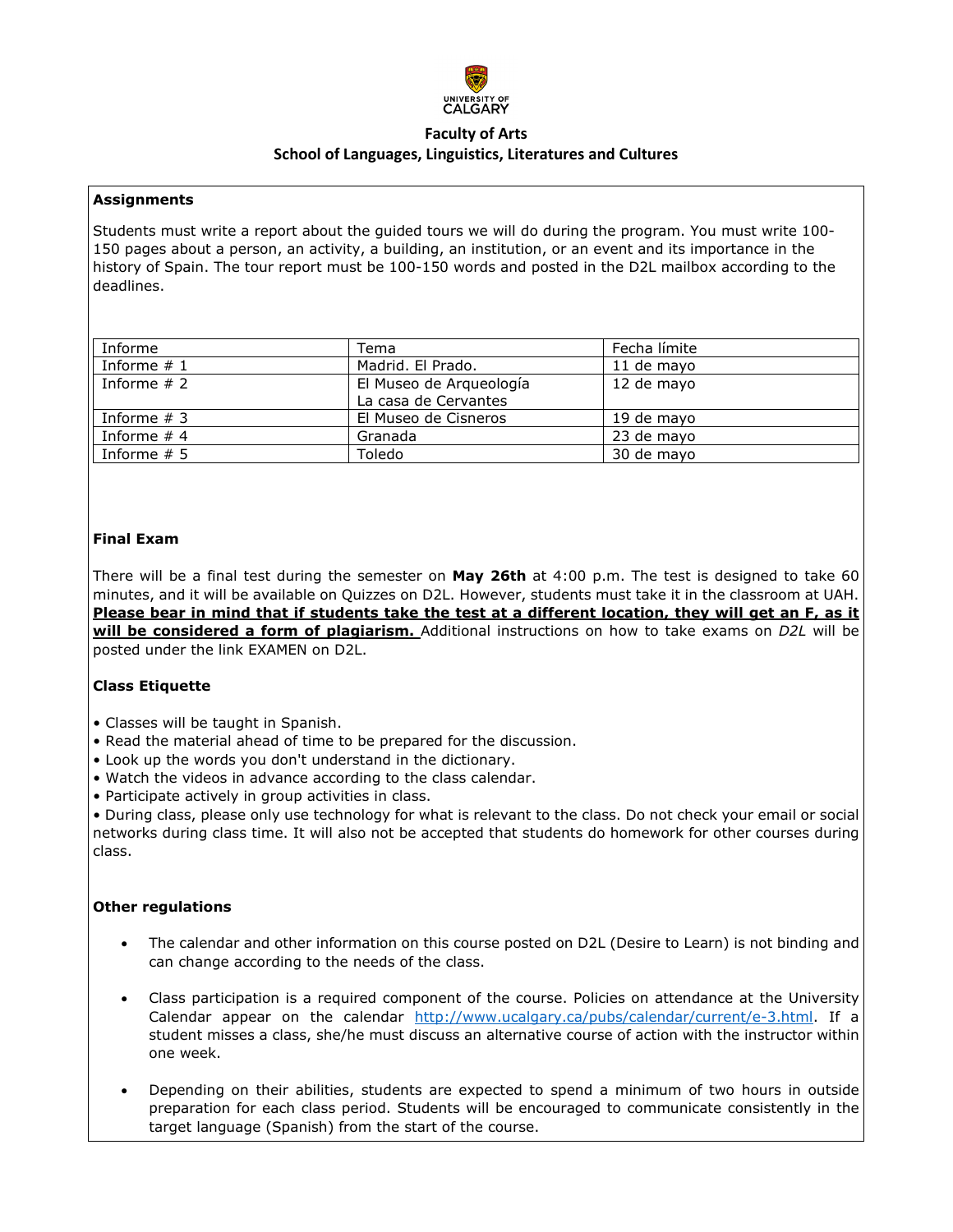

- Please check the course calendar to find out a detailed explanation about marking criteria and deadlines.
- **All assignments must be completed to pass this course.**

## **Late assignments and missed tests policy**

- Attendance to class, to guided visits, and to oral presentations is compulsory. A student who is absent from an exam, a guided visit or oral presentation for legitimate reasons must notify the instructor as soon as possible so that an alternative arrangement can be made.
- Missed tests, assignments, oral presentations, and examinations with no legitimate reason will be given a grade of F.
- 10% of the grade will be deducted for each day a written assignment is late.

# **ASSESSMENT:**

| Class Participation (Daily)                                | 10%  |
|------------------------------------------------------------|------|
| Group Activities (in class)                                | 15%  |
| Assignments posted on Dropbox on D2L. Each report is worth | 20%  |
| 4%                                                         |      |
| 1. Report on visit to Museo Arqueológico                   |      |
| Report on visit to Casa Cervantes<br>2.                    |      |
| Report on visit to Museo Cisneros<br>3.                    |      |
| Report on visit to Granada<br>4.                           |      |
| Report on visit to Toledo<br>5.                            |      |
| Oral Presentation                                          | 20%  |
| Journal                                                    | 15%  |
| Final Exam                                                 | 20%  |
| Total                                                      | 100% |

#### **Marking Criteria for Class Participation**

To derive the utmost benefit from instruction, daily attendance is essential. Lack of attendance may adversely affect your overall performance and may have a negative impact on your final grade. The final grade calculation considers your attendance and active, positive contribution to classes. The grade for attendance and participation will be assessed as follows:

| A (Excellent)                                 | C (Good)                                       |
|-----------------------------------------------|------------------------------------------------|
| Preparation: Always well-prepared.*           | Preparation: Adequately prepared.              |
| Participation: attentive** and<br>always      | Participation: Attentive and occasionally      |
| volunteers; always tries to use Spanish with  | volunteers; sometimes needs to be reminded to  |
| classmates and instructor; makes the most of  | use Spanish with instructor and classmates;    |
| each activity; shows real resourcefulness and | responds and completes activities with minimal |
| imagination when using the language; responds | imagination; does not engage classmates        |
| to and engages classmates in a respectful     | beyond the minimum requirements for an         |
|                                               | assignment.                                    |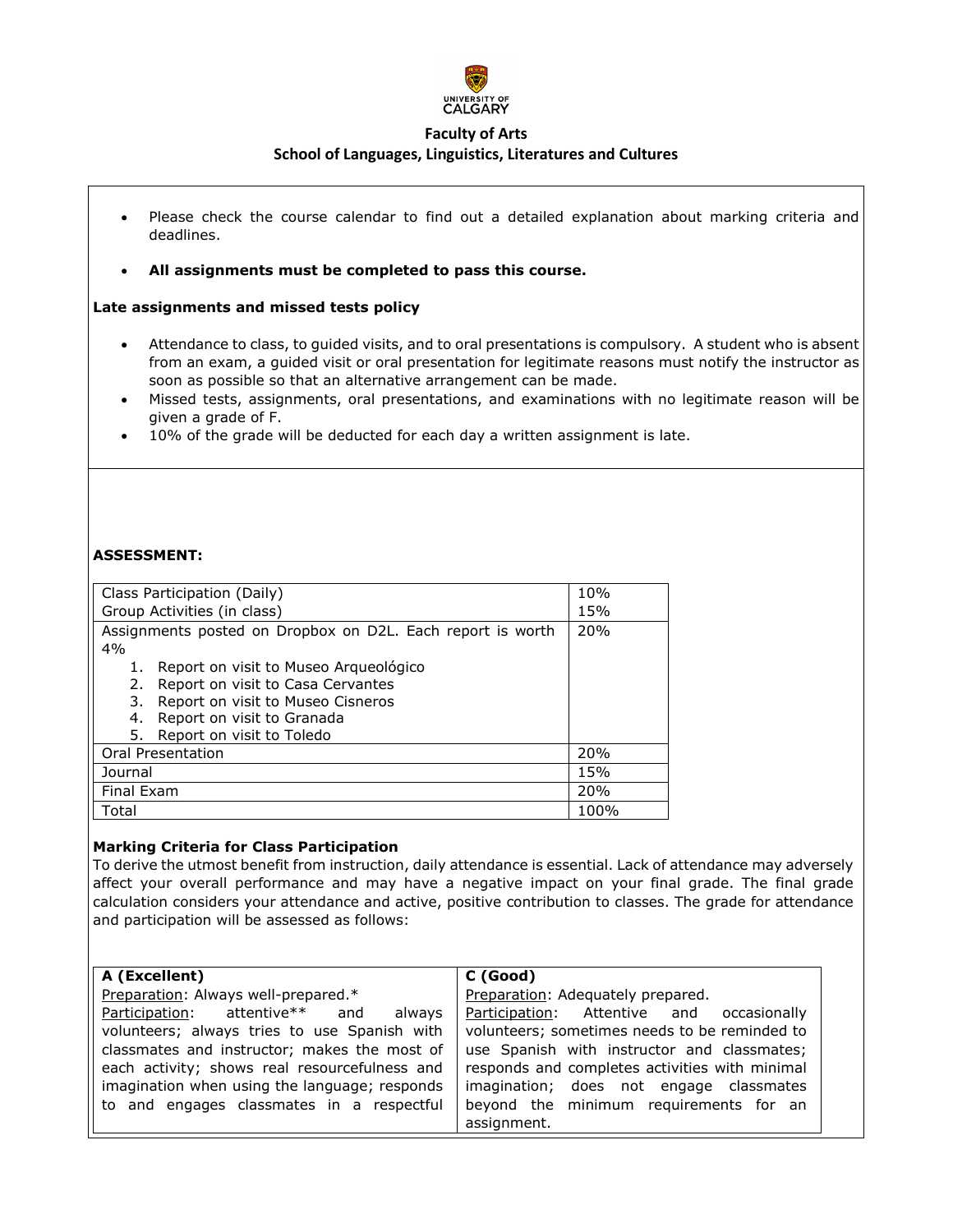

| manner; remains critical and open-minded<br>toward native culture.<br><b>B</b> (Very good)<br>Preparation: Usually well prepared.<br>Participation:<br>attentive<br>and<br>frequently<br>volunteers; almost always tries to use Spanish<br>with classmates and instructor; makes the most<br>of each activity; completes tasks and activities<br>with some imagination and resourcefulness;<br>makes some effort to engage fellow; shows<br>some development of cultural sensitivity.                                                                                                        | D (Fair)<br>Preparation: Usually unprepared.<br>Participation: Makes little effort to participate or<br>complete exercises; rarely tries to use Spanish<br>with the instructor or classmates.<br>F (Poor)<br>Preparation: Always unprepared.<br>Participation: makes no contribution to the class<br>whatsoever.               |  |  |
|----------------------------------------------------------------------------------------------------------------------------------------------------------------------------------------------------------------------------------------------------------------------------------------------------------------------------------------------------------------------------------------------------------------------------------------------------------------------------------------------------------------------------------------------------------------------------------------------|--------------------------------------------------------------------------------------------------------------------------------------------------------------------------------------------------------------------------------------------------------------------------------------------------------------------------------|--|--|
| *Well-prepared= you complete all your assignments.<br>** Focus on the class. Arriving late, having outside conversations, leaving the room, gathering<br>materials before class is finished, allowing your cell phone to ring, texting, etc. shows a lack of<br>common courtesy and is more disruptive and distracting than you may realize.<br>Depending on their abilities, students are expected to spend an average of 2 hours<br>$\bullet$<br>in outside preparation for each class period.<br>Students are encouraged to communicate consistently in the target language<br>(Spanish). |                                                                                                                                                                                                                                                                                                                                |  |  |
| <b>GRADING SCALE</b>                                                                                                                                                                                                                                                                                                                                                                                                                                                                                                                                                                         |                                                                                                                                                                                                                                                                                                                                |  |  |
| $A+ = 100-96$ $A = 95-91$ $A- = 90-86$ $B+ = 85-81$ $B = 80-76$ $B- = 75-71$<br>$C = 66 - 62$ $C = 61 - 58$ $D + = 57 - 54$ $D = 53 - 50$ $F = 49%$<br>$C+ = 70-67$<br>The official grading system $(A=4, B=3, C=2, D=1)$ will be applied for the calculation of the final mark.                                                                                                                                                                                                                                                                                                             |                                                                                                                                                                                                                                                                                                                                |  |  |
| <b>INTEGRITY AND CONDUCT</b><br><b>Academic misconduct</b>                                                                                                                                                                                                                                                                                                                                                                                                                                                                                                                                   | All members of the University community have a responsibility to familiarize themselves with the Statement<br>on Principles of Conduct, and to comply with the University of Calgary Code of Conduct and Non-Academic<br>Misconduct policy and procedures (available at: http://www.ucalgary.ca/pubs/calendar/current/k.html). |  |  |

1. **Plagiarism** is a serious offence, the penalty for which is an F on the assignment and possibly also an F in the course, academic probation, or requirement to withdraw. Plagiarism exists when:

a) the work submitted or presented was done, in whole or in part, by an individual other than the one submitting or presenting the work (this includes having another impersonate the student or otherwise substituting the work of another for one's own in an examination or test);

b) parts of the work are taken from another source without reference to the original author;

c) the whole work (e.g., an essay) is copied from another source, and/or

d) a student submits or presents work in one course which has also been submitted in another course (although it may be completely original with that student) without the knowledge of or prior agreement of the instructor involved.

While it is recognized that scholarly work often involves reference to the ideas, data and conclusions of other scholars, intellectual honesty requires that such references be explicitly and clearly noted."

Plagiarism occurs not only when direct quotations are taken from a source without specific acknowledgement but also when original ideas or data from the source are not acknowledged. A bibliography is insufficient to establish which portions of the student's work are taken from external sources; footnotes or other recognized forms of citation must be used for this purpose.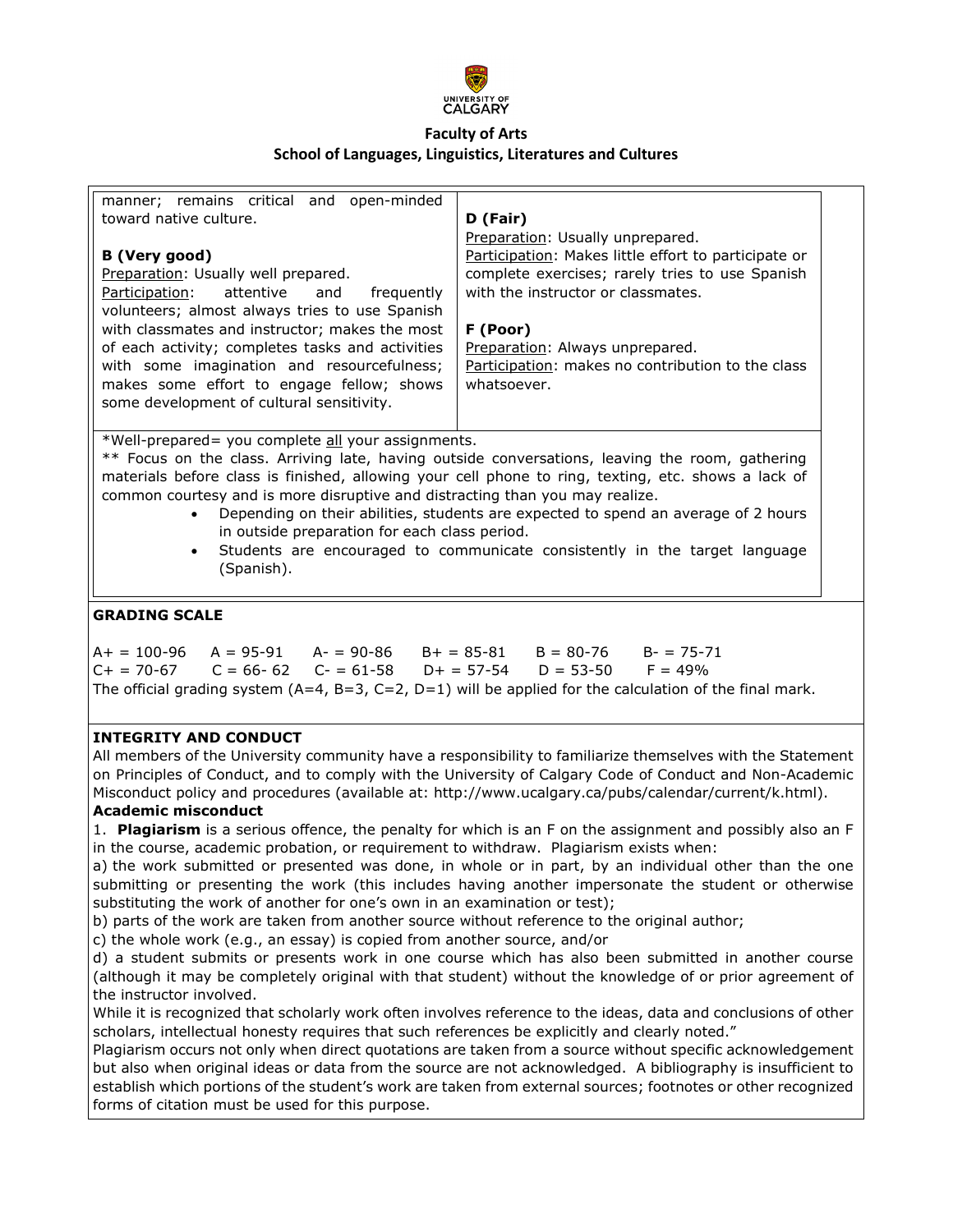

2. **Cheating** at tests or examinations includes but is not limited to dishonest or attempted dishonest conduct such as speaking to other candidates or communicating with them under any circumstances whatsoever; bringing into the examination room any textbook, notebook, memorandum, other written material or mechanical or electronic device not authorized by the examiner; writing an examination or part of it, or consulting any person or materials outside the confines of the examination room without permission to do so, or leaving answer papers exposed to view, or persistent attempts to read other students' examination papers.

3. **Other academic misconduct** includes, but is not limited to, tampering or attempts to tamper with examination scripts, class work, grades and/or class records; failure to abide by directions by an instructor regarding the individuality of work handed in; the acquisition, attempted acquisition, possession, and/or distribution of examination materials or information not authorized by the instructor; the impersonation of another student in an examination or other class assignment; the falsification or fabrication of clinical or laboratory reports; the non-authorized tape recording of lectures.

4. Any student who voluntarily and consciously aids another student in the commission of one of these offences is also guilty of academic misconduct.

#### **INTELLECTUAL PROPERTY AND COPYRIGHT LEGISLATION**

Course materials created by instructors (including presentations and posted notes, labs, case studies, assignments and exams) remain the intellectual property of the instructor. These materials may not e reproduced, redistributed or copied without the explicit consent of the instructor. All students are required to read the University of Calgary policy on Acceptable Use of Material Protected by Copyright (https://www.ucalgary.ca/policies/files/policies/acceptable-use-of-material-protected-by-copyright.pdf) and requirements of the Copyright Act (https://laws-lois.justice.gc.ca/eng/acts/C-42/index.html) to ensure they are aware of the consequences of unauthorised sharing of course materials (including instructor notes, electronic versions of textbooks etc.). Students who use material protected by copyright in violation of this policy may be disciplined under the Non-Academic Misconduct Policy.

#### **FREEDOM OF INFORMATION AND PRIVACY (FOIP) ACT**

Graded assignments will be retained by the Department for three months and subsequently sent for confidential shredding. Final examinations will be kept for one calendar year and subsequently sent for confidential shredding. Said material is exclusively available to the student and to the department staff requiring to examine it. Please see https://www.ucalgary.ca/legalservices/foip for complete information on the disclosure of personal records.

### **ACADEMIC ACCOMMODATIONS**

It is the student's responsibility to request academic accommodations according to the University policies and procedures listed below. The student accommodation policy can be found at: https://ucalgary.ca/student-services/access/prospective-students/academic-accommodations.

Students needing an Accommodation because of a Disability or medical condition should communicate this need to Student Accessibility Services in accordance with the Procedure for Accommodations for Students with Disabilities (https://www.ucalgary.ca/policies/files/policies/procedure-for-accommodations-forstudents-with-disabilities.pdf.)

Students needing an Accommodation in relation to their coursework or to fulfil requirements for a graduate degree, based on a Protected Ground other than Disability, should communicate this need, preferably in writing, to their Instructor or the Department Head/Dean or to the designated contact person in their Faculty.

#### **FACULTY OF ARTS PROGRAM ADVISING AND STUDENT INFORMATION RESOURCES**

Have a question, but not sure where to start?